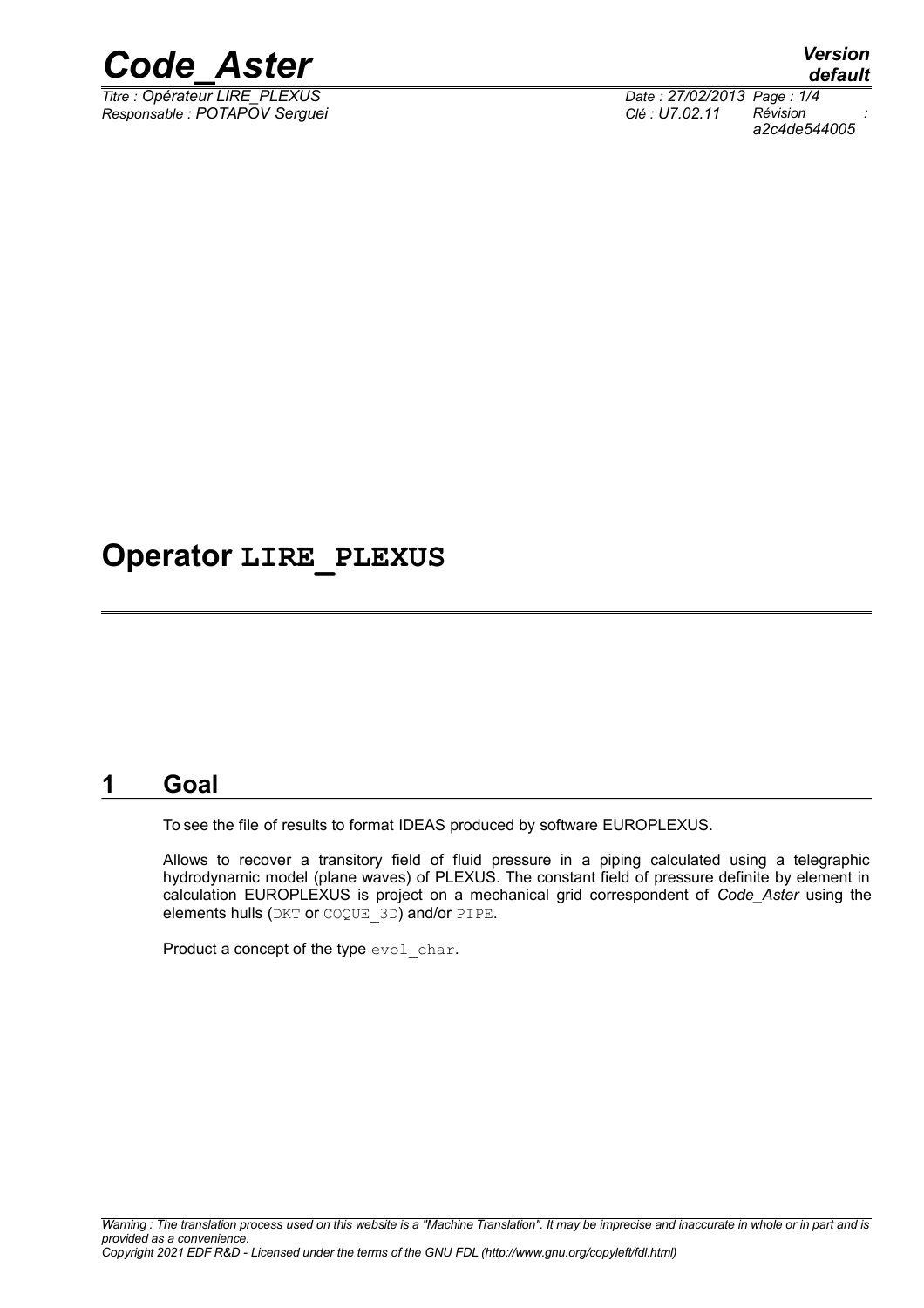# *Code\_Aster Version*

*Titre : Opérateur LIRE\_PLEXUS Date : 27/02/2013 Page : 2/4 Responsable : POTAPOV Serguei Clé : U7.02.11 Révision :*

*a2c4de544005*

## **2 Syntax**

presplex [evol\_char] = LIRE\_PLEXUS

| ♦<br>♦ | UNIT<br>FORMAT                                                                                                                                |                   | $=$ / iunit,<br>$/19$ ,<br>$=$ 'IDEAS',                                             | $\lceil 1 \rceil$<br>[DEFECT]<br>[DEFECT]                               |
|--------|-----------------------------------------------------------------------------------------------------------------------------------------------|-------------------|-------------------------------------------------------------------------------------|-------------------------------------------------------------------------|
|        | MAIL PLEXUS<br>GRID<br>MODEL                                                                                                                  | $=$ $\sim$<br>$=$ | mplexus,<br>= master degree,<br>modaster,                                           | [GRID]<br>[GRID]<br>[MODEL]                                             |
|        | / TOUT ORDRE $=$ 'YES',<br>/ $NUME$ ORDRE =<br>$/$ LIST ORDRE $=$<br>/ INST<br>/ LIST INST =<br>♦<br>$ $ PRECISION = $/$ prec,<br>CRITERION = | $=$ $\qquad$      | lordre,<br>lenti,<br>linst,<br>linst,<br>$/ 1.D-6,$<br>/ 'RELATIVE',<br>'ABSOLUTE', | $[L I]$<br>[LISTIS]<br>[L R]<br>[LISTR8]<br>[R]<br>[DEFECT]<br>[DEFECT] |
| ♦      | TITLE                                                                                                                                         | $=$               | 1 titre,                                                                            | [L KN]                                                                  |

**)**

*default*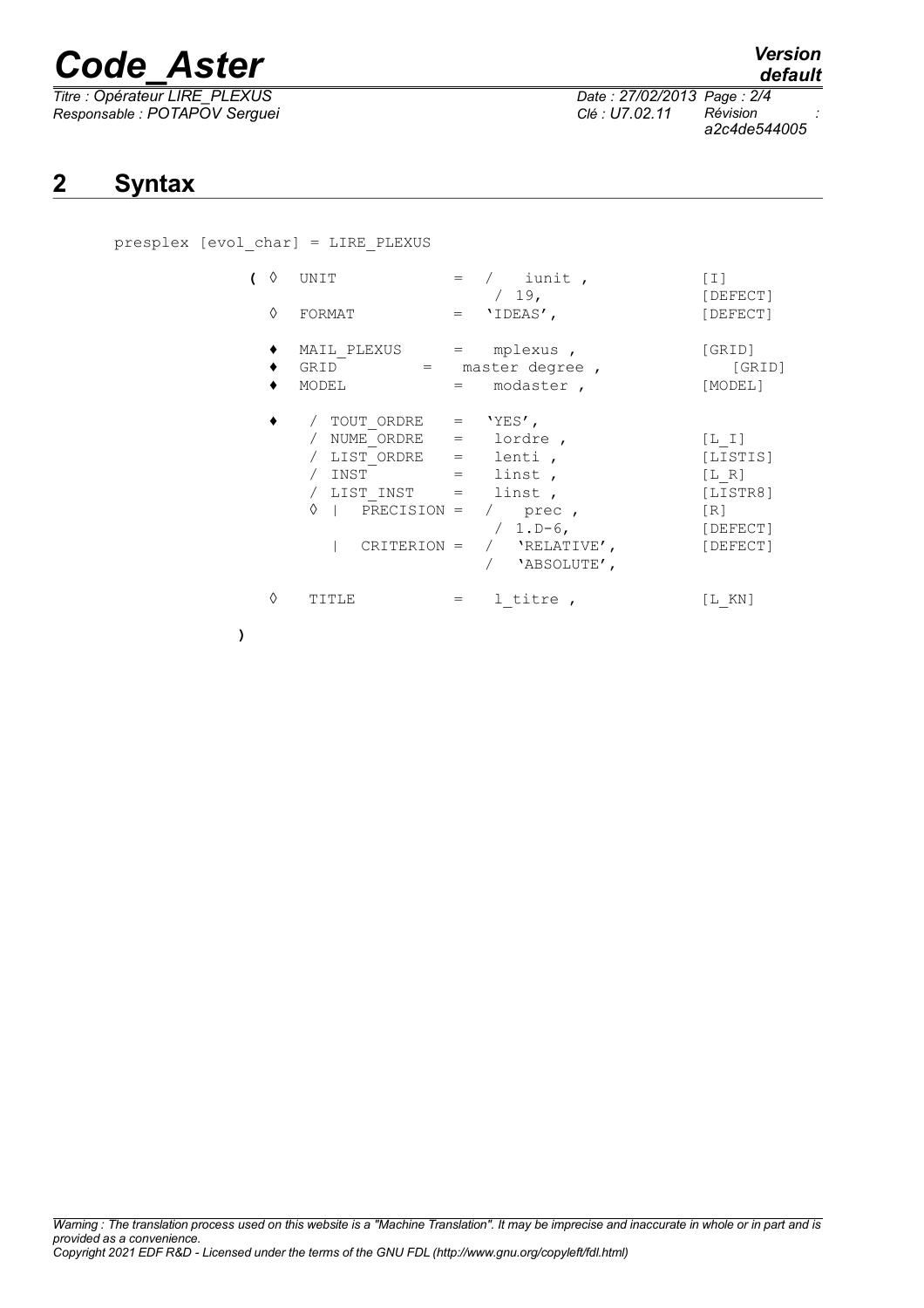# *Code\_Aster Version*

*Titre : Opérateur LIRE\_PLEXUS Date : 27/02/2013 Page : 3/4 Responsable : POTAPOV Serguei Clé : U7.02.11 Révision :*

*a2c4de544005*

### **3 Operands**

#### **3.1 Operands FORMAT / UNIT**

◊ FORMAT = 'IDEAS'

Reading of the file to format IDEAS.

◊ UNIT = iunit

Logical number of unit of the file to the universal format IDEAS, by default 19.

#### **3.2 Operand MAIL\_PLEXUS**

MAIL PLEXUS = mplexus

Telegraphic hydrodynamic grid of EUROPLEXUS on which one reads the field of pressure function of time.

#### **3.3 Operand GRID**

 $\triangleleft$  GRID = master degree

Grid for the calculation of *Code\_Aster* on which one projects the field of pressure read.

#### **3.4 Operand MODEL**

 $MODEL = modaster$ 

Name of the model where are defined the types of finite elements affected on the grid of *Code\_Aster*.

#### **3.5 Operands TOUT\_ORDRE / NUME\_ORDRE / LIST\_ORDRE / INST / LIST\_INST / PRECISION / CRITERION**

Selection in a structure of data result [U4.71.00].

#### **3.6 Operand TITLE**

◊ TITLE = l\_titre

Title which one wants to give to the result [U4.03.01].